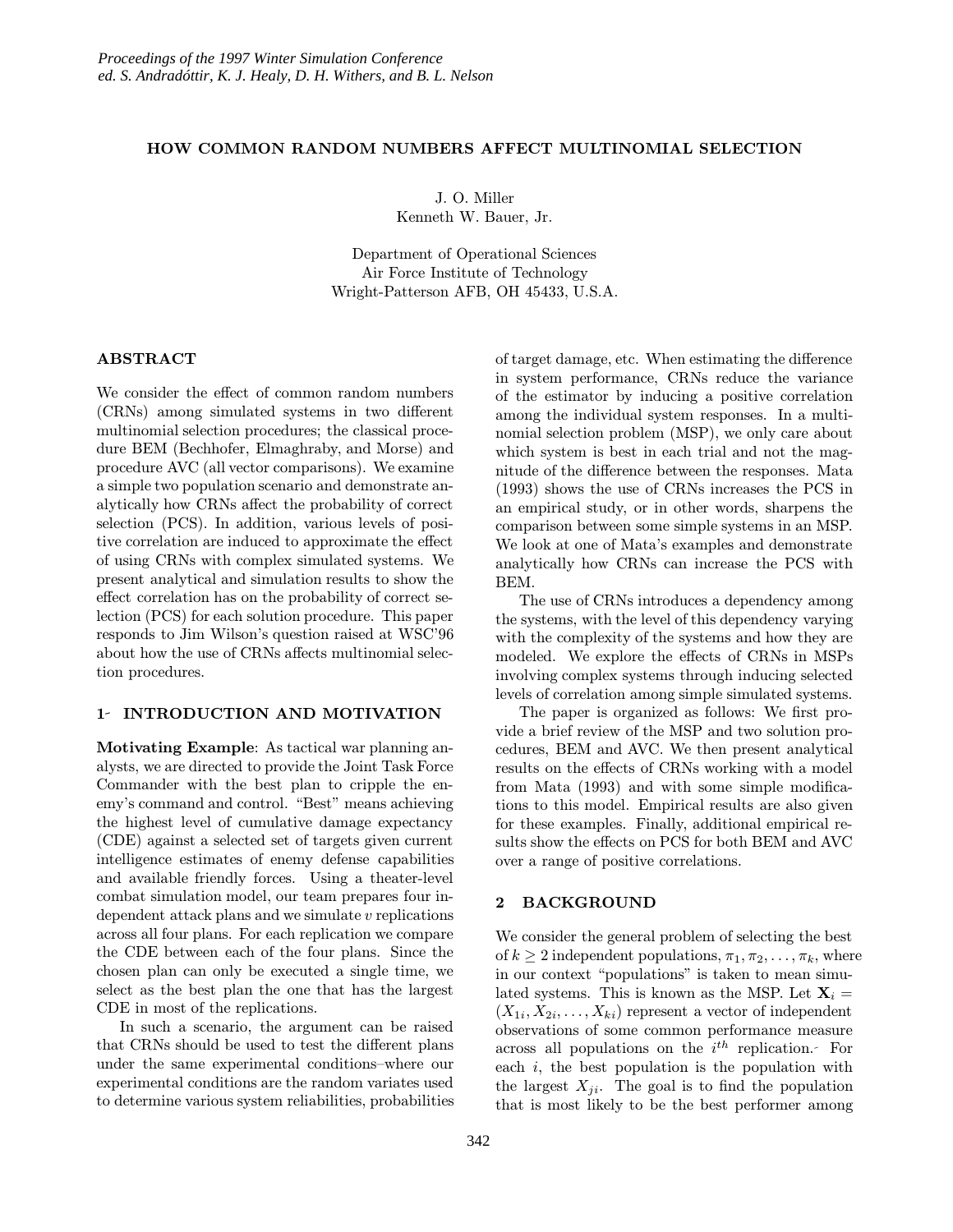the populations, as opposed to identifying the best average performer over the long run.

Let  $Y_{ji} = 1$  if  $X_{ji} > X_{\ell i}$ , for  $\ell = 1, 2, ..., k$ , but  $\ell \neq j$ ; and let  $Y_{ji} = 0$  otherwise. In other words,  $Y_{ji} = 1$  if  $X_{ji}$  is the largest observation in  $\mathbf{X}_i$ . In case of a tie for the largest value, we randomly select one of the tied populations as the best. Suppose that there are v independent replications across all populations, and let  $Y_j = \sum_{i=1}^v Y_{ji}$  represent the number of times population  $j$  wins out of these  $v$  replications. So  $\sum_{j=1}^{k} Y_j = v$  and the k-variate discrete random variable  $\mathbf{Y} = (Y_1, Y_2, \ldots, Y_k)$  follows a multinomial distribution with  $p_j = \Pr{\{\pi_j \text{ wins}\}, j = 1, 2, ..., k, \}$ where  $0 < p_j < 1, j = 1, 2, ..., k$ , and  $\sum_{j=1}^{k} p_j = 1$ .

Bechhofer, Elmaghraby and Morse (1959) describe a single-stage procedure for selecting the multinomial event (population) which has the largest success probability. BEM requires the specification of  $P^*$  (where  $1/k \le P^* \le 1$ , a minimum probability of correctly identifying the population with the largest success probability (i.e., the best population), and  $\theta^*$  (where  $1 < \theta^* < \infty$ , a minimum ratio of the largest success probability to the second largest success probability. The procedure consists of the following steps:

### Procedure BEM

- 1. For given k and  $\theta^*$ , find the minimum value of  $v$ , denoted as  $v^*$ , that guarantees that the PCS is at least  $P^*$ .
- 2. Generate  $v^*$  independent replications for each population.
- 3. Compute  $Y_j = \sum_{i=1}^{v^*} Y_{ji}$ , for  $j = 1, 2, ..., k$ .
- 4. Let  $Y_{(1)} \leq Y_{(2)} \leq \cdots \leq Y_{(k)}$  be the ranked sample counts from step 3. Select the population associated with the largest count,  $Y_{(k)}$ , as the best population. In case of a tie for the largest count, randomly select one of the tied populations as the best.

To determine the appropriate  $v^*$  in step 1, let  $p_{[1]} \leq p_{[2]} \leq \cdots \leq p_{[k]}$  denote the ranked success probabilities for the k populations. Since only values of the ratio  $\theta = p_{[k]}/p_{[k-1]}$  greater than or equal to  $\theta^*$  are of interest, we are indifferent between the best and the next-best population for values of  $\theta < \theta^*$ . A procedure of this type is referred to as an indifferencezone approach. Select  $v^*$  as the minimum number of independent vector observations required to achieve a probability of correct selection (PCS) greater than or equal to  $P^*$  whenever  $\theta \geq \theta^*$ . We refer to the PCS with BEM as  $PCS^{bem}$ .

Miller, Nelson, and Reilly (1997) introduced a method shown to provide a PCS greater than or equal to

PCS<sup>bem</sup> (for specific small sample cases and asymptotically in general) using the same replications  $\mathbf{X}_i, i =$  $1, 2, \ldots, v$ . With BEM parameters k,  $P^*$ , and  $\theta^*$ , the first step of BEM is used to find a value of  $v^*$ . Then a total of  $(v^*)^k$  pseudo-replications are formed by associating each  $X_{ji}$   $(j = 1, 2, \ldots, k; i = 1, 2, \ldots, v^*)$ , with all possible combinations of the remaining  $X_{\ell h}$  ( $\ell =$  $1, 2, \ldots, k; \ell \neq j; h = 1, 2, \ldots, v^*$ ). Each such pseudoreplication contains one observation from each population. Note that the  $(v^*)^k$  pseudo-replications include the  $v^*$  independent replications from which the pseudo-replications are formed.

## Procedure AVC

- 1. Given values for k,  $P^*$ , and  $\theta^*$ , use step 1 of procedure BEM to determine a value for  $v^*$ .
- 2. Generate  $v^*$  independent replications for each population and construct the additional  $(v^*)^k$ −  $v^*$  pseudo-replications possible with one value from each of the populations.
- 3. Compute  $Z_i$  as follows:

$$
Z_j = \sum_{a_1=1}^{v^*} \sum_{a_2=1}^{v^*} \cdots \sum_{a_k=1}^{v^*} \prod_{\ell=1; \ell \neq j}^k \phi(X_{ja_j}, X_{\ell a_\ell})
$$

for  $j = 1, 2, \ldots, k$ , where  $\phi(X_{ji}, X_{\ell i})$  is an indicator function that takes the value 1 only if  $X_{ji}$ is larger than  $X_{\ell i}$ .

4. Let  $Z_{(1)} \leq Z_{(2)} \leq \cdots \leq Z_{(k)}$  be the ranked sample counts from step 3. Select the population associated with the largest count,  $Z_{(k)}$ , as the best population. In case of a tie for the largest count, randomly select one of the tied populations as the best.

We refer to the PCS with AVC as PCS<sup>avc</sup>.

## 3- ANALYTICAL RESULTS

We restrict our analysis to  $k = 2$  populations and consider the model used for Example 1 in Mata (1993). Let X represent an observation from  $\pi_{2}$  (the best population) and let O represent an observation from  $\pi_{11}$ . Let  $X \sim \exp(\lambda)$  and  $O \sim U(0,a)$  where  $\lambda > 0$ and  $a > 0$ . To calculate  $Pr{X > 0}$  we have the following expression conditioning on O:

$$
\int_0^a e^{-\lambda o} \frac{1}{a} \, do = \frac{1 - e^{-\lambda a}}{\lambda a}.
$$
 (1)

In a similar fashion to find  $Pr\{O > X\}$  we have

$$
\int_0^a (1 - e^{-\lambda o}) \frac{1}{a} \, do = \frac{e^{-\lambda a} + \lambda a - 1}{\lambda a}.
$$
 (2)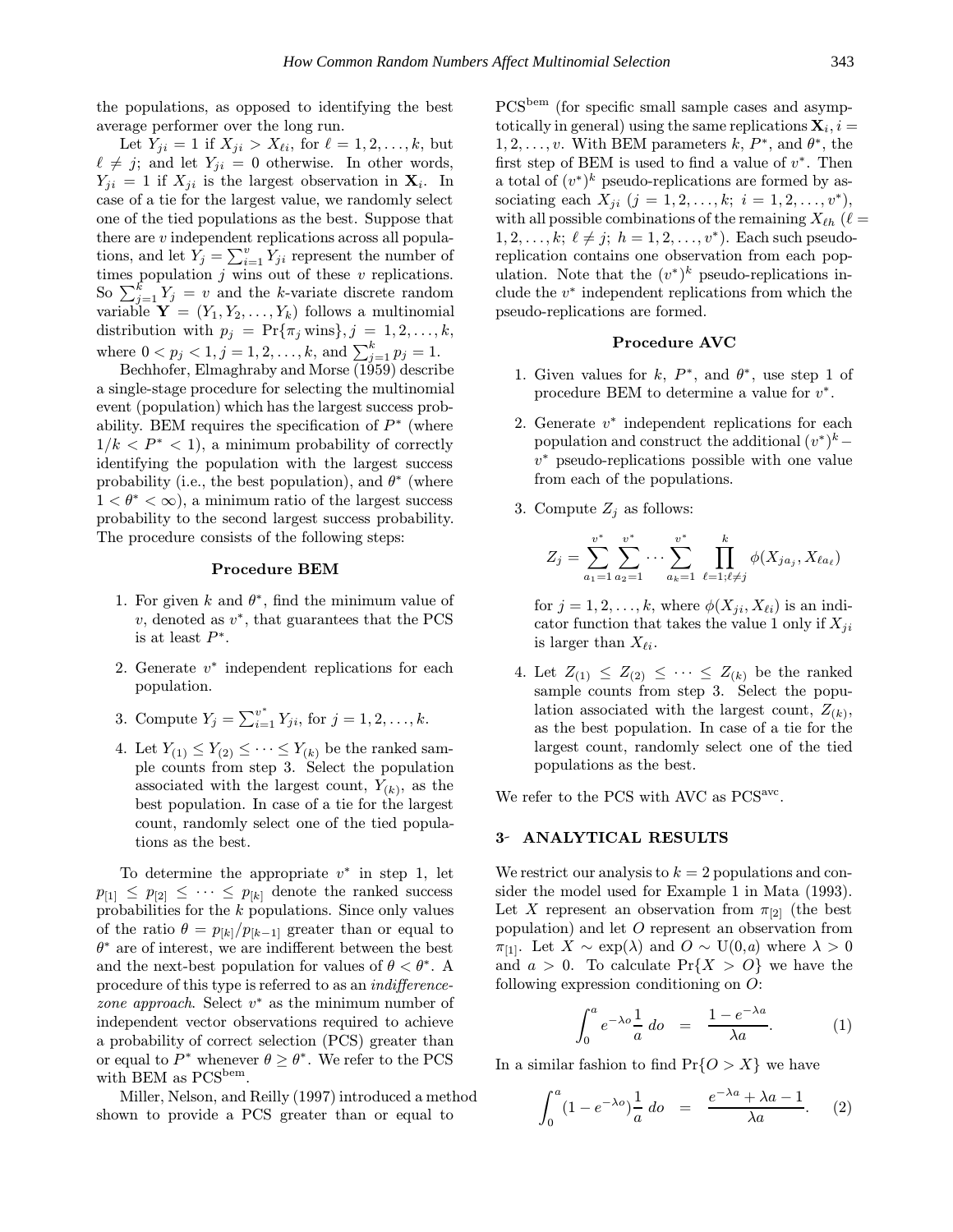We then combine expressions from (1) and (2) to obtain

$$
\theta = \frac{\Pr\{X > 0\}}{\Pr\{O > X\}} = \frac{1 - e^{-\lambda a}}{e^{-\lambda a} + \lambda a - 1}.
$$
 (3)

Using  $\theta = 1.3$  to match Mata (1993), we set  $\lambda = 1.0$ and solve (3) for a to arrive at  $a = 1.2747$ . We use these parameter values in our simulation runs of this model.



Figure 1:  $F(t)$  for Best Exponential with Uniform at  $\theta = 1.3$ 

Figure 1 shows the cumulative density functions (CDFs), denoted as  $F(t)$ , for the exponential and uniform populations of Example 1 from Mata (1993). By construction, these CDFs provide us with the desired values for  $Pr{X > 0}$  (0.5652) and  $Pr{O > X}$  $(0.4348)$  to yield  $\theta = 1.3$ . Generating random variates from each distribution using an inverse transform with independent random number streams, we observe our simulated PCS<sup>bem</sup> results match standard table values for  $\theta = 1.3$  (Bechhofer, 1959).

A closer look at Figure 1 illustrates what happens when using CRNs. Note that the two CDFs cross at approximately  $F(t) = 0.4$ , with the exponential CDF larger for values of  $F(t)$  less than this point, and the uniform CDF larger for values above this point. Generating random variates from each distribution using an inverse transform and CRNs, approximately  $60\%$  of the time (for any random number  $> 0.4$ ) the resulting exponential variate will be larger than the uniform variate. So by using CRNs we have increased  $Pr{X > 0}$  and decreased  $Pr{O > X}$ . The "blocking effect" offered by CRNs has provided greater clarification of the selection problem. In other words, CRNs has increased our  $\theta$  from 1.3 to .6/.4 = 1.5. We use this new  $\theta$  value to compare standard PCS<sup>bem</sup> at  $\theta = 1.5$  with simulation results at  $\theta = 1.3$  using CRNs in the following section.



Figure 2:  $F(t)$  for Best Uniform with Exponential at  $\theta = 1.3$ 

For another example, we use an exponential and a uniform population, but this time model the uniform population as best. We again set  $\lambda = 1.0$  and  $\theta = 1.3$  and solve for a, yielding  $a = 1.9836$ . Simulation results for  $PCS^{bem}$  using independent random number streams match standard tables at  $\theta = 1.3$ . In estimating the effect of CRNs in this scenario from Figure 2, we observe that approximately 79% of the time the resulting uniform variate will be larger than the exponential variate. Here our  $\theta$  increases from 1.3 to about 3.76. We compare simulation results in the following section with standard BEM values to verify this predicted increase in  $\theta$ .

As a final illustration of the effect of CRNs, consider the populations used in the first example above but reduce  $\theta$  to 1.2. Again setting  $\lambda = 1.0$  and solving for a, we obtain  $a = 1.3653$ . In plotting the CDFs we see the same relationship as in Figure 1, except the point where the CDFs cross is now approximately  $F(t) = 0.4825$ , which gives us  $\theta = 0.5175/0.4825 \approx$ 1.07. So for this model the use of CRNs has reduced  $\theta$ , which in turn will reduce PCS<sup>bem</sup>. As with our previous examples, we compare simulation results in the following section to verify this decrease in  $\theta$ .

The most important observation to make from the above examples, is that the use of CRNs does not invalidate any of the assumptions necessary for the MSP. We still have independence between replications and the probability that population  $j$  wins,  $p_i$ ,  $j = 1, 2$ , is the same on every replication. However, the values of the  $p_i$ s are changed through the use of CRNs. For the examples used here, the resulting changes can either increase or decrease  $\theta$ , resulting in an increase or decrease respectively in  $PCS^{bem}$  for a given v.

At this time we have not come up with an ap-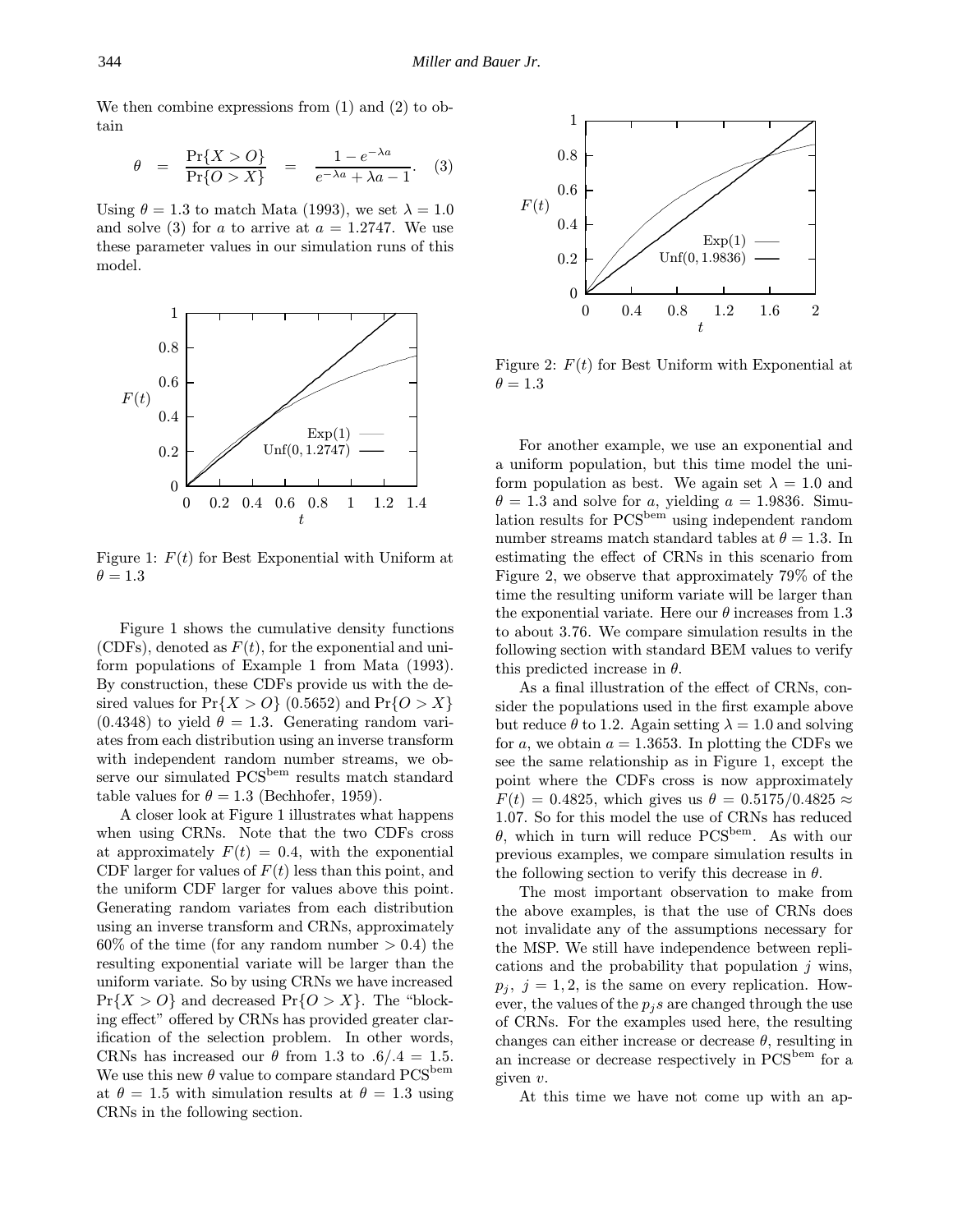proach to examine the effect on PCSavc analytically. Intuitively, we expect a similar change in PCSavc for the above examples since the same  $v$  independent replications are included in the  $v^k$  pseudo-replications. However, as v gets even moderately large, the remaining  $v^k - v$  pseudo-replications without CRNs will significantly outnumber the  $v$  replications with CRNs, diluting any apparent effect derived from CRNs.

It is also important to note that the output of our simulation is exactly defined by the CDFs used for our random variate generation. Therefore, the full effect of CRNs is translated into our model results. Clearly, with even the most simple simulated systems, the effect of CRNs will be filtered by other interactions in the model.

In the following section, we explore what effect CRNs might have on more complex systems, by inducing a range of correlations between our simple system outputs to approximate various levels of filtering the effect of CRNs.

#### 4 EMPIRICAL RESULTS

Mirroring our analytical discussion we focus on  $k = 2$ populations, and initially present results with  $X \sim$  $\exp(1)$  and  $O \sim U(0, 1.2747)$ . As a first step, we calculate  $PCS^{bem}$  and  $PCS^{ave}$  with and without CRNs. All simulation results are for 100,000 macro-replications yielding PCS values with standard errors of approximately 0.0015. We use a maximum  $v$  of 27 to coincide with Mata's study (Mata, 1993). Our results are presented in Table 1 and clearly show an increase in both PCS<sup>bem</sup> and PCS<sup>avc</sup> with CRNs.

It is important to note here that the  $PCS^{bem}$  results without CRNs correspond to Mata as well as with standard BEM tables (Bechhoffer, 1995). However, the  $PCS^{bem}$  values using CRNs are significantly different from Mata's results. Specifically, Mata reports a simulated  $PCS^{bem} = 1$  at  $v = 27$ , while our simulated results show  $\mathrm{PCS}^{\mathrm{bem}} = 0.86$ .

Our simulation results are supported by our analytical results. In fact our simulated results using CRNs at  $\theta = 1.3$  are nearly identical (average absolute difference of 0.005) to the exact values at  $\theta = 1.5$ for  $v = 1, 2, \ldots, 27$  (Bechhofer, 1959). A similar comparison of simulated results using CRNs at  $\theta = 1.2$ with exact values at  $\theta = 1.07$  (generated using a FORTRAN code provided by Goldsman 1995), yield an average absolute difference of 0.004. Finally from our model with the uniform population as best, our simulated PCS<sup>bem</sup> values at  $\theta = 1.3$  using CRNs have an average absolute difference of 0.0008 with the exact PCS<sup>bem</sup> values at  $\theta = 1.5$  for  $v = 1, 2, \ldots, 27$ . These simulation results all support our predicted changes in  $\theta$  with CRNs. In addition, the very small

difference between the PCS values over a range of  $v$  also supports our conclusion that we still have an MSP.

Table 1: PCS<sup>bem</sup> and PCS<sup>avc</sup> With and Without CRNs

|                  | $PCS^{beam}$ |            | PCS <sup>avc</sup> |            |
|------------------|--------------|------------|--------------------|------------|
| $\boldsymbol{v}$ | No CRN       | <b>CRN</b> | No CRN             | <b>CRN</b> |
| 1                | 0.5657       | 0.6004     | 0.5658             | 0.6004     |
| 3                | 0.5995       | 0.6509     | 0.6085             | 0.6505     |
| 5                | 0.6229       | 0.6859     | 0.6326             | 0.7160     |
| 7                | 0.6424       | 0.7150     | 0.6530             | 0.7761     |
| 9                | 0.6579       | 0.7400     | 0.6714             | 0.8232     |
| 11               | 0.6718       | 0.7604     | 0.6875             | 0.8613     |
| 13               | 0.6855       | 0.7766     | 0.7009             | 0.8911     |
| 15               | 0.6982       | 0.7937     | 0.7145             | 0.9144     |
| 17               | 0.7110       | 0.8068     | 0.7256             | 0.9332     |
| 19               | 0.7218       | 0.8198     | 0.7371             | 0.9472     |
| 21               | 0.7315       | 0.8321     | 0.7475             | 0.9578     |
| 23               | 0.7401       | 0.8435     | 0.7574             | 0.9666     |
| 25               | 0.7476       | 0.8533     | 0.7665             | 0.9736     |
| 27               | 0.7567       | 0.8617     | 0.7756             | 0.9787     |

To consider the effect of CRNs on more complex systems, we use our two populations from above and induce correlation levels of 0.2, 0.4, 0.6, and 0.8. In order to generate an exponential and a uniform variate with the desired correlation, we start with a multivariate normal random variate with the desired correlation using a FORTRAN subroutine from Dagpunar (1988). We then use a numerical approximation to obtain the value of the normal CDF for each variate, and use these values as correlated uniform random numbers to generate the exponential and uniform random variates. Table 2 shows the input correlations to the multivariate normal generator and the resulting sample correlations for the random numbers and for the exponential and uniform random variates. Note there is a separate column for the sample correlation for the random variates depending on whether the exponential or uniform population was modeled as best (also indicates which was the first of the two random variates generated). The sample correlations were computed using the first 100 macro-replications of the 27 random numbers/variates generated (2700 total observations for each population).

As expected, the use of independent random number streams provides a lower bound on both PCS values for each case (exponential as best or uniform as best) over the range of correlations induced. Figures  $3-6$  illustrate increasing  $PCS^{avc}$  and  $PCS^{bem}$  with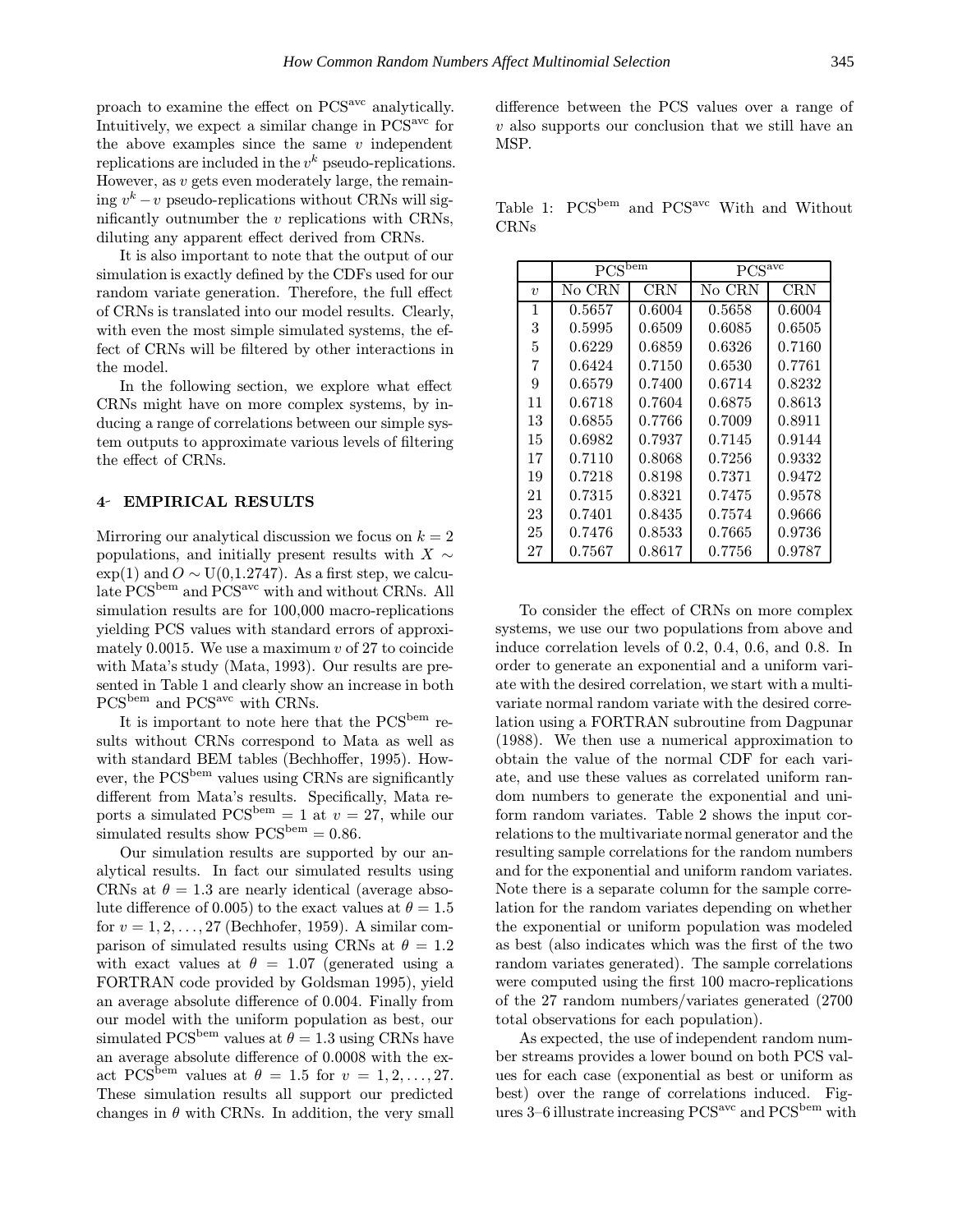|            |         | Random   | Random    |
|------------|---------|----------|-----------|
|            | Random  | Variates | Variates  |
| Input      | Numbers | Exp Best | Unif Best |
|            |         |          |           |
| 0.0        | 0.013   | 0.024    | $-0.011$  |
| 0.2        | 0.206   | 0.202    | 0.172     |
| 0.4        | 0.396   | 0.373    | 0.358     |
| 0.6        | 0.588   | 0.539    | 0.538     |
| 0.8        | 0.788   | 0.703    | 0.707     |
| <b>CRN</b> | 1.000   | 0.863    | 0.863     |

Table 2: Input Correlations and Resulting Sample Correlations

increasing correlation. When the uniform population is modeled as best, the PCS values using CRNs provide an upper bound on the other PCS values. When the exponential population is modeled as best, the PCSbem values using CRNs do not provide a similar upper bound, but instead fall between the  $PCS^{bem}$ values using input correlations of 0.4 and 0.6. This may be explained in part by looking back at Figure 1. Notice how close the two CDFs are together for random numbers less than 0.4. It is in this region where the uniform population will always win under CRNs. But in this same region using highly correlated random numbers (roughly greater than 0.6), the uniform population is no longer guaranteed to win. In some cases where both random numbers are less than 0.4 and the larger of the pair is used to generate the exponential variate, the exponential population may pick up an additional win. These additional wins increase the PCSbem values at correlations such as 0.6 and 0.8 beyond the  $PCS^{bem}$  values using CRNs. The PCS<sup>avc</sup> values under CRNs also fail to provide an upper bound for values of  $v \leq 5$ . For values of  $v = 6$  and beyond, the PCS<sup>avc</sup> under CRNs does bound PCS<sup>avc</sup> at all induced correlations.

PCS<sup>avc</sup> values behave as predicted when the uniform population is modeled as best at all induced correlations and with CRNs. This means we see less of an increase in PCS<sup>avc</sup> with increasing correlation than we see in the corresponding PCS<sup>bem</sup> values. However, when the exponential population is modeled as best, PCSavc values appear to benefit more from the use of CRNs and from increased correlation. Explaining this behavior is an area of future research.



Figure 3: Correlation Effect on PCS<sup>bem</sup> with Best Population Exponential at  $\theta = 1.3$ 



Figure 4: Correlation Effect on PCS<sup>avc</sup> with Best Population Exponential at  $\theta = 1.3$ 

## 5- CONCLUDING REMARKS

In this paper we have examined both analytically and empirically the effect of CRNs in some simple two population MSPs. The models used for our populations allowed us to represent the simulation output from each of our populations as CDFs. We were then able to directly quantify the effect of CRNs on PCS<sup>bem</sup> values. For our examples we showed that the use of CRNs does not invalidate any required conditions for an MSP, and we were able to quantify the resulting change in  $PCS^{bem}$  through the changes in  $\theta$ . We saw some similar changes in PCS<sup>avc</sup>, but the results are far from predictable at this point in time. The AVC results are included to provide a comparison with the BEM results. Additional research is needed to understand how CRNs affect PCS<sup>avc</sup>. The significant variation in the magnitude as well as the direction of the change in  $\theta$  among our examples, il-